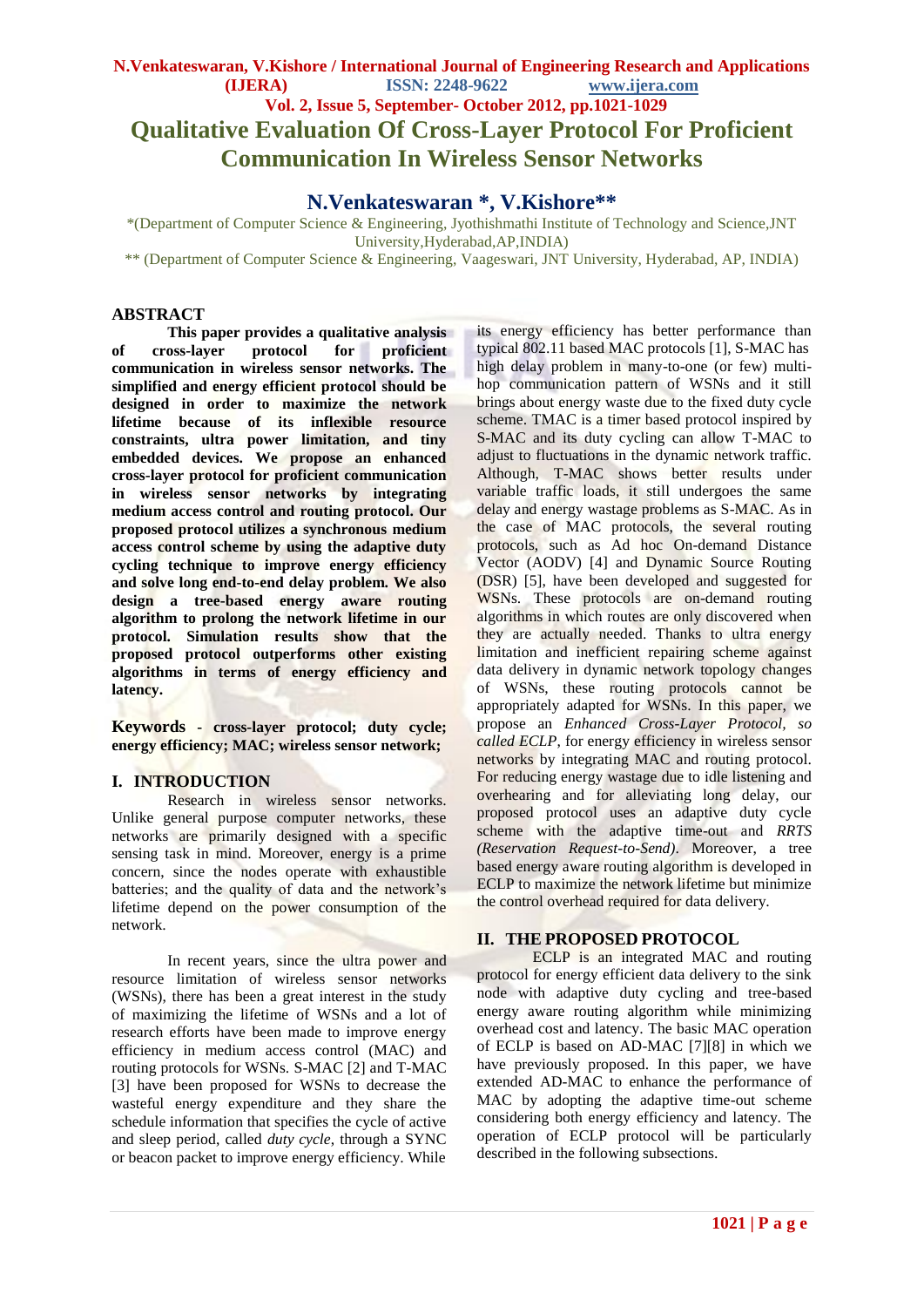## **N.Venkateswaran, V.Kishore / International Journal of Engineering Research and Applications (IJERA) ISSN: 2248-9622 www.ijera.com**

 **Vol. 2, Issue 5, September- October 2012, pp.1021-1029**

# **A. Network Model**

A wireless sensor network (WSN) is modeled as an directed graph  $G(V,E)$ , where  $V = S$ <sup>∪</sup>*N* is the number of sensor nodes in the network, *S* is the number of sink nodes, *N* is the number of sensor nodes, and *E* is the number of links in the network. There can be multiple sink nodes in WSNs but each sensor node is assigned to only one sink node since asymmetric communication paradigm generally occurs in many nodes-to-one sink communication pattern. We assume that the network comprises randomly distributed nodes with here. We also consider that all the sensor nodes have the same transmission range and initial power capability.

#### **B. Tree-based Routing Algorithm**

In ECLP, a tree-based energy aware routing algorithm is executed. It is formed by the *SYNC* and *SY NCreply* packet.

In synchronous MAC protocols, such as S-MAC and TMAC, the SYNC packet is used only for synchronization. However, the *SYNC* of ECLP is applied to not only routing configuration and management but also synchronization. The *SY NCreply* of ECLP is exploited to confirm the tree path configuration and recognize the total number of hops from the sink node on each branch node of the tree network. In the following subsections, the rouging algorithm of ECLP

is presented in more detail.

*1*) **Determining the Next Forwarding Node***:* To select the next forwarding node (parent node) for tree-based energy aware routing path to the sink node, ECLP uses the routing cost supplied with information such as transmission cost *(link cost)* and energy cost *(node cost)* together. A routing algorithm using only hop count cannot optimize the energy consumption across the network, especially in nonuniform traffic conditions. Thus, maximizing the network lifetime is the primary goal of our algorithm and we adopt the routing cost function, *r\_cost* with *r\_lth*. In the case of WSNs, the resultant path with many short-range links may perform worse than a path with fewer long-range links in terms of latency as well as energy consumption. This is because the path with many short-range links would cause more link errors that result in more retransmissions [6]. In this case, the link layer retransmissions on a specific link essentially ensure that the transmission energy spent on the other links in the path is independent of the error rate of that link. In ECLP, the link error rate parameter is employed as the *link cost* and the energy cost parameter provided by the packet receiving/transmitting energy and residual energy is exploited as the *node cost* together. Since the number of transmission on each link is independent of the other links and is geometrically distributed, the routing cost of node *i*, *r\_costi* is defined in ECLP as follows:

cost: For 
$$
f = \frac{P_1 P_2}{P_1}
$$
 and  $f = \frac{P_2}{P_2}$ 

 $R_{\text{cost}_i = E_{T_i} / E_{r_i}^{\alpha} (1 - p_{err_i})$  $(1)$ 

where, *ET i* is the unit packet transmission cost of node *I* (e.g.,  $ET = Erecv + Etrans$ , *Erecv* is the consumed energy for packet reception and *Etrans* is the consumed energy for packet transmission), *Er i* is the residual energy of node *i*, and *perr i* is the packet error probability of the link between node *i* and *j*. Also, *α* and *β* are nonnegative weighting factors for setting the relative between *link cost* and *node cost* in the range [0, 1]. Calculating and choosing this minimum routing cost function (1) is equivalent to choosing a minimum cost path from node *i* to the sink node. This routing cost function is fully localized, distributed and computed with only its neighbor nodes from a node.

In ECLP, there are three steps for choosing the next relay

node (parent node) for routing destined for the sink node. First, a node checks its residual energy. If the residual energy of the node is less than the energy threshold of its *Danger state* (*Th<sub>D</sub>*), which implies that the node has no more energy to take more transmission jobs with other nodes, the node simply discards the received request. Secondly, the node received *SYNCs* from its neighbor nodes checks the *r\_lth* in the *SYNCs*. Then, it chooses one neighbor node having the smallest value of *r\_lth* in the *SYNC*  as the next relay node. Finally, if there are the multiple nodes with the same *r\_lth* value, it next compares the *r cost* in the *SYNCs* among the multiple nodes. Then, it selects one neighbor node with the minimum value of *r cost* as the next relay node. After the next forwarding node (parent node) is determined, it adds the chosen relay node to its neighbor management table with the *r\_lth* value. The smallest value of *r\_lth* means the minimum hop count needed to reach the sink node. The minimum value of *r* cost implies the minimum energy cost for increase energy efficiency. Routing algorithm based on global information may provide the optimized path from the source to destination pair, but it can result in long configuration latency and high overhead cost for routing management. Based on this local information, ECLP may not provide the optimal path but it can select the next forwarding node (parent node) through which the overall energy cost destined for sink node is minimized. Therefore, ECLP can prolong the network lifetime and reduce the overhead cost.

2) **Path Set-up Phase***:* In ECLP, the *SYNC* and *SY NCreply* packet are used for setting-up the tree-based energy aware routing path in the network. The *SYNC*  of ECLP has five new fields compared with the SYNC in SMAC: *{r\_lth*, *r \_cost*, *thresholds*, *parent*, *status}*, indicating the sensor node's routing length, its routing cost, its energy thresholds, its parent node in the branch tree, and its status. The *SY NCreply* of ECLP is exploited to confirm the tree path configuration and recognize the total number of hops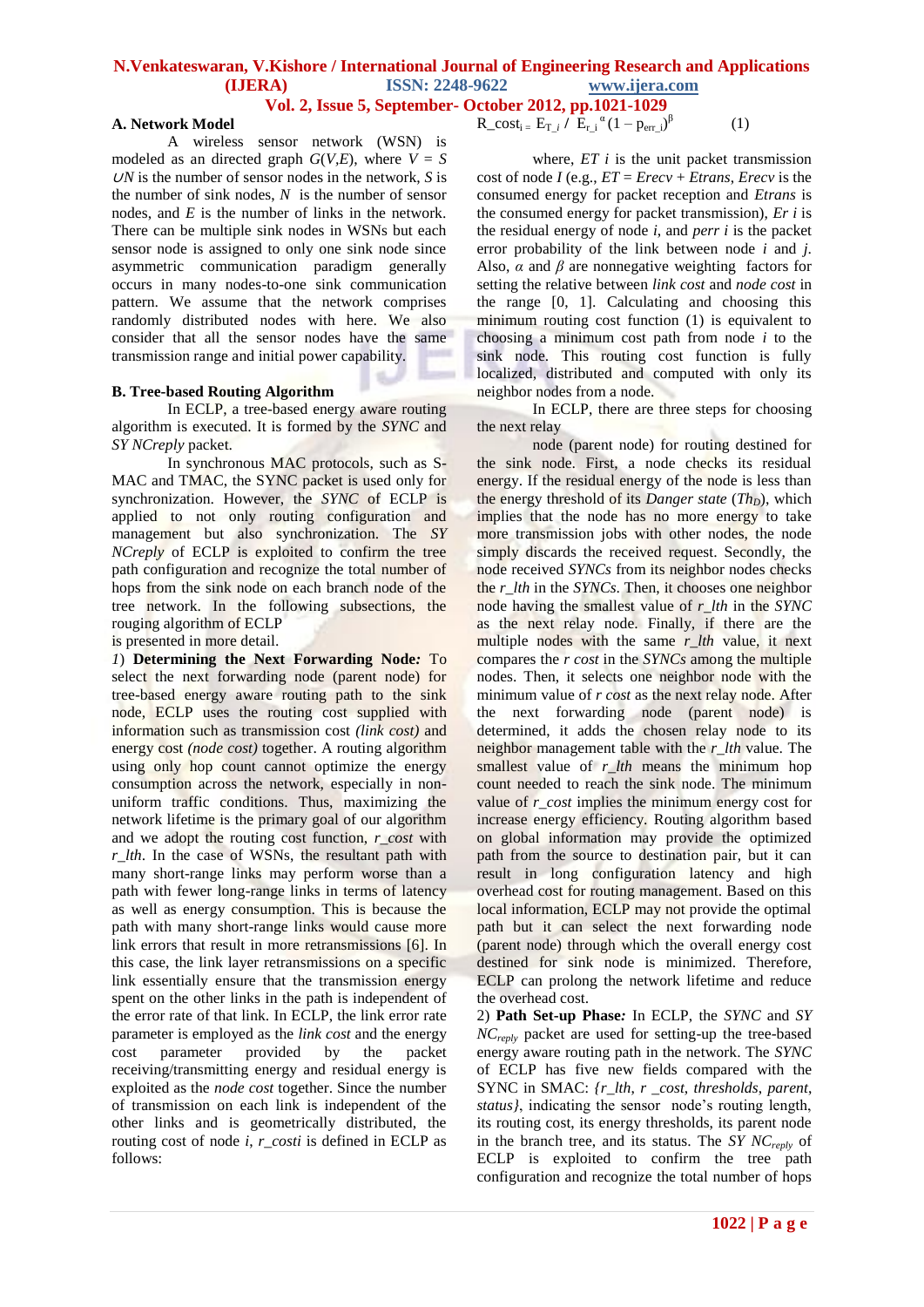(hop count) from the sink node on each branch node of the tree network. The *SY NCreply* of ECLP is similar to the SYNC of ECLP but it has two different fields from the *SYNC* of ECLP: *{r\_lthtotal*, *r\_cost*, *thresholds*, *sink*, *status}*, indicating the total number of the branch tree's routing length (hop count of the leaf node), its routing cost, its energy thresholds, its root node (sink node) in the branch tree, and its status. The length of all new fields is one byte respectively, except the length of the *status* field is two bits. Thus, the *status* field shows four states, *{intermediate node*,

*leaf node*, *Danger state*, *Emergency state}*. *Intermediate node* and *leaf node* indicate that the node plays the part of the intermediate node and the leaf node on the branch tree. *Danger state* means the residual energy of a node is less than the energy threshold of its *Danger state*  $(Th<sub>D</sub>)$ . So, the node in *Danger state* does not participate in data transmission jobs with its neighbor nodes. It just sends its own sensed data to the sink node. *Emergency state*  signifies

the broken node has occurred and the routing path has lost. Thus, the local path recovery phase is executed in this case. The local path recovery phase will be described in the following subsection. The *thresholds* field is comprised of two values of the energy thresholds,  $Th_R$  and  $Th_D$ .  $Th_R$  is used for the adaptive time-out mechanism. When the residual

energy of a node is larger than the energy threshold of its *Relief state*  $(Th_R)$  in the *SYNC* packet, the node sets its adaptive timer  $(T_A)$  to  $T_{min}$  for prolong energy efficiency. The more detail description of this function will be explained in Section II.C.  $Th<sub>D</sub>$  is used for the participation of a node's data transmission and local path recovery phase. *Th<sub>R</sub>* and *Th<sub>D</sub>* are pre-determined in the *SYNC* and they are dependent on the applications of WSNs. (e.g.,  $Th_R = 50\%$  of the initial node energy,  $Th_D =$ 15% of the initial node energy) Initially, all nodes are randomly deployed and have both the *r\_lth* of 255 and the *r cost* of 255 in the *SYNC* while the sink node has the *r\_lth* of 0 and the *r\_cost* of 255 in the *SYNC*. Actually, *r\_lth* and *r\_cost* are one byte, respectively in the *SYNC* so that they have the maximum value of 255, respectively. In the first step, the routing path configuration is developed between the sink node and its neighbor nodes. The sink node periodically broadcasts the *SYNC* to its neighbor nodes with the initial *r\_lth* and *r\_cost* value. When the neighbor nodes receive the *SYNC* from the sink node, they first add the sink node to their neighbor management table with the *r\_lth* of 0 as their parent node. Secondly, they calculate their own *r\_cost* values and store them in the *SYNCs*. Afterward, they increment the *r\_lth* values in the *SYNCs* by one to update. Then, they broadcast the *SYNCs* to their neighbor nodes. In the second step, the routing path configuration is developed between the nodes with the *r\_lth* of 1 and

their neighbor nodes. The node received the *SYNCs* rom its neighbor nodes first checks the *r\_lth* values in the *SYNCs* and selects the node with the *r\_lth* value of 1 as its parent node. If there are multiple nodes with the *r\_lth* of 1, the node next checks the *r\_cost* value in the *SYNCs* among them. Then, it selects one node with the minimum value of *r\_cost* as its parent node. After its parent node is found, it adds its parent node to its neighbor management table with the *r\_lth* of 1 for primary routing. Moreover, it adds the nodes which has the same *r\_lth* of 1 but has the different (larger) value of *r\_cost* or which has the different (larger) *r\_lth* value to its neighbor management table with  $r_l$ *lth* of 1 for alternative routing. Any node acts on only the first *SYNC* with the same ID and ignores any subsequent *SYNCs*. In addition, the node calculates its own *r\_cost* values and stores its own *r\_cost* in the *SYNCs*. Afterward, it increments the *r\_lth* value in the *SYNC* by one (e.g., the *r\_lth* value of 2) to update and broadcasts the SYNC to its neighbor nodes like the first step. This *r\_lth* update process is repeated and the local routing information with the parent-to-child node pair (to the sink node) is made



Figure 1. Tree-based energy aware routing algorithm in ECLP

in the neighbor management table. In the final step, a leaf ode sends the *SY NCreply* to the sink node through each node on the branch tree in order to confirm the tree path configuration and recognize the total number of hops (hop count) from the sink node on each branch tree. The more detail description of this function will be presented in Section II.C.

Consequently, the tree-based energy aware routing path configuration is completely established from the sink node to leaf nodes across the whole network. In the final step, Note that only local information and neighbor management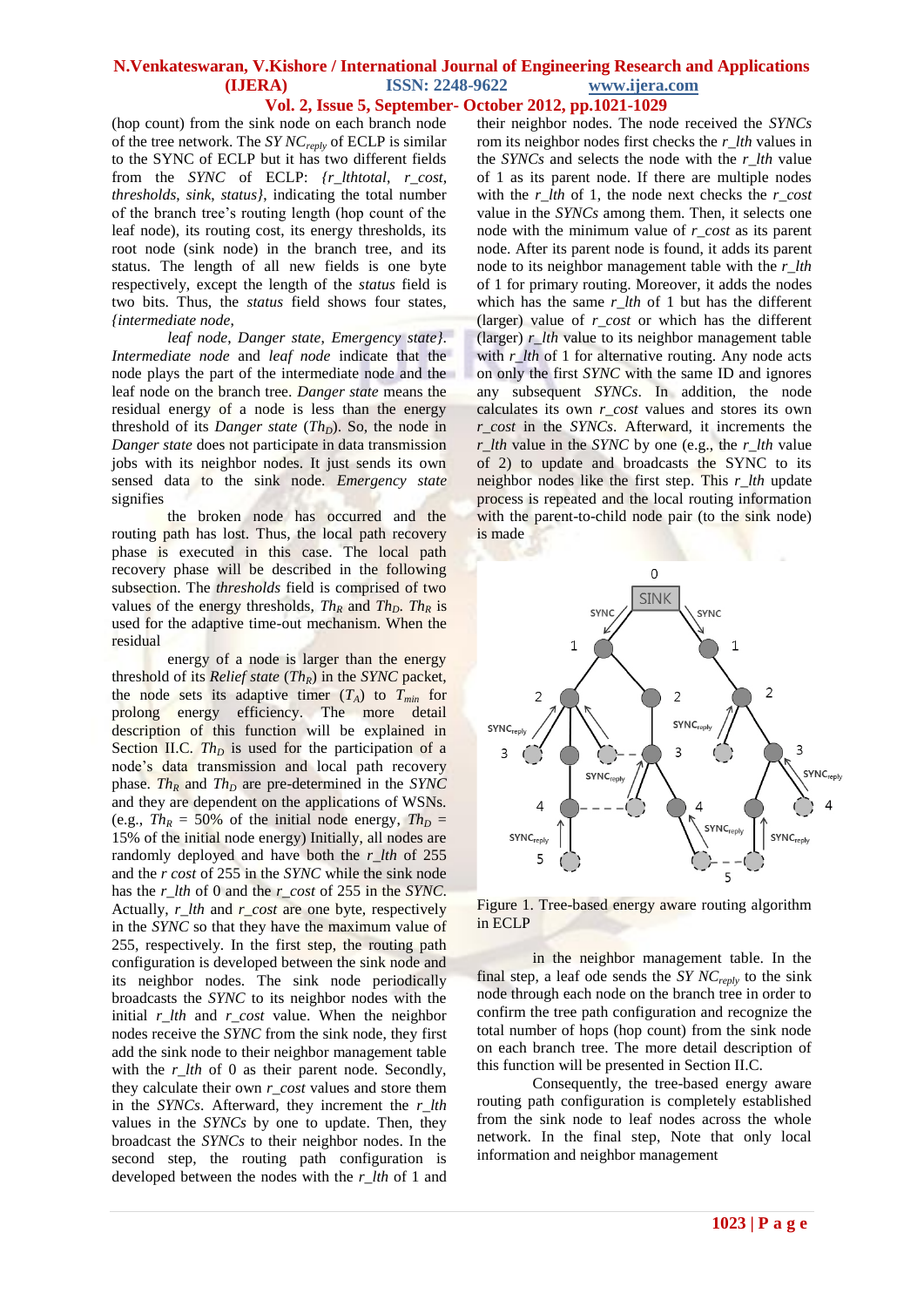table is utilized in ECLP and the global tree structure is not maintained by any node. Fig. 1 shows one example of initial path configuration in ECLP. The tree-based path configuration process with the *SYNC*  and *SY NCreply* is depicted in Fig. 1. In Fig. 1, the solid lines mean the primary

routing path and the dashed lines signify the alternative routing path. Also, the solid-circles mean intermediate nodes

and the dashed circles imply leaf nodes in the branch tree. Note that during the tree-based energy aware routing path construction. ECLP only requires each node to broadcast once to avoid wastefully overlapping *SYNCs*.

**3) Data Forwarding Phase***:* ECLP is a kind of table driven approach and the routing table is established in the path set-up phase as the neighbor management table. In the neighbor management table, only local information from *SYNC* packets between a node and its neighbor nodes is utilized. The tree-based routing table indicating the parent and child node pair information is exploited for data delivery from a sensor node to the sink node. Once the routing tree has been built, a node which has data to the sink node just sends them to its parent node and the data are finally delivered to the sink node through the constructed routing tree. If the residual energy of the node is less than the energy threshold of its *Danger state*  $(Th<sub>D</sub>)$ , which implies that the node has no more energy to take part in for more transmission jobs with other nodes, the node simply discards the received request. Then, the node changes its state to *Danger state* of the status field in the *SYNC* and it sends the *SY NC<sub>reply</sub>* packet to the sink node in order to indicate it becomes the leaf node on the branch tree from the sink node. In other words, the node (leaf node) only sends its own sensed data to the sink node.

**4) Path Recovery Phase***:* Due to a node's mobility or breakdown, when a link on the active branch route is broken, the node tries to locally repair the broken link. When a child node starts to send data to its parent node, it first sends a RTS to its parent node. If the child does not receive a CTS from its parent node for sending a RTS three times, the child node can be aware that its parent node has been lost. Then, the child node begins the local path recovery process. First of all, if the child node has another parent node destined for the sink node in its neighbor management table (as alternative routing path), it simply changes the new parent node and tries to send data to the new parent node. At this moment, the *r\_lth* value of the broken node is edited to 255 (namely, unreachable) in the neighbor management table. In this case, there is no additional signal overhead and fast path recovery is possible.

 However, if there are no alternative parent nodes in the

neighbor management table, another path recovery mechanism is performed. A *PERR (Path ERRor)*  control packet is used for the path recovery in ECLP. The *PERR* is almost same as a *SYNC* of ECLP and it indicates the *PERR'* sender lost the link. The difference between the *PERR* packet and *SYNC*  packet is to point out the lost node's ID in the field of the control packet. If the broken node is only one parent node destined for the sink node, the child node changes its state to *Emergency state* of the *status*  field in the *PERR* indicating the broken node's ID and broadcasts the *PERR* packet. In *Emergency state*, the nodes cannot send any data and they have the *r\_lth* of 255. In this case, only *SYNCs* from other neighbor nodes can release this *Emergency state*  since the *SYNCs* from others have reliable the tree routing information with *r\_lth*, *r\_cost* and *parent ID*. Then, the nodes received *PERRs* compare their *r\_lth*  values with the *r\_lth* of *PERRs* and check their residual energy. If the *r\_lth* value of the *PERR* is larger and their residual energy is larger than the energy threshold of its *Danger state* (*Th<sub>D</sub>*), the *PERR* is ignored and the node having the larger *r\_lth*  broadcasts the *SYNC* with its tree routing table. The node having the larger *r\_lth* implies that it has the alternative routing path (parent node) destined for the sink node. Therefore, the new tree routing path is found and the broken path is recovered in the end. Otherwise, in other words, if the *r\_lth* value of the *PERR* is smaller or the node's residual energy is less than the energy threshold of its *Danger state*  $(Th<sub>D</sub>)$ , it means that the nodes received the *PERR* have lost the routing path to the sink node likewise.

| while (data forwarding is needed) do |                                                            |  |  |
|--------------------------------------|------------------------------------------------------------|--|--|
| 1                                    | if (node $i$ finds an upper node's link lost)              |  |  |
| 2                                    | if (node $i$ has another (alternative) upper               |  |  |
| node receives a new SYNC)            |                                                            |  |  |
|                                      | $\frac{1}{2}$ Problem Solved $\frac{1}{2}$                 |  |  |
| $\mathfrak{Z}$                       | turns off Emergency state;                                 |  |  |
| $\overline{4}$                       | sends a SYNC to its neighbor nodes;                        |  |  |
|                                      | else                                                       |  |  |
|                                      | /* Repair the lost link $*/$                               |  |  |
| 5                                    | sends a <i>PERR</i> to its neighbor nodes;                 |  |  |
| 6                                    | turns on Emergency state;                                  |  |  |
| 7                                    | waits a <i>SYNC</i> from its neighbor nodes;               |  |  |
| 8                                    | if (node <i>j</i> receives a $PERR$ )                      |  |  |
| 9                                    | if $(r$ lth of itself $\langle r \rangle$ r lth of PERR && |  |  |
|                                      | the residual energy of node $j$ is larger                  |  |  |
|                                      | than the energy threshold of node $j$ 's                   |  |  |
|                                      | Danger state (ThD)                                         |  |  |
|                                      | /* Problem Solved */                                       |  |  |
|                                      | Step $3$ ;                                                 |  |  |
|                                      | else                                                       |  |  |
|                                      | /* Repair the lost link $*/$                               |  |  |
|                                      | Step 5;                                                    |  |  |
| done                                 |                                                            |  |  |

Figure 2. Local path recovery algorithm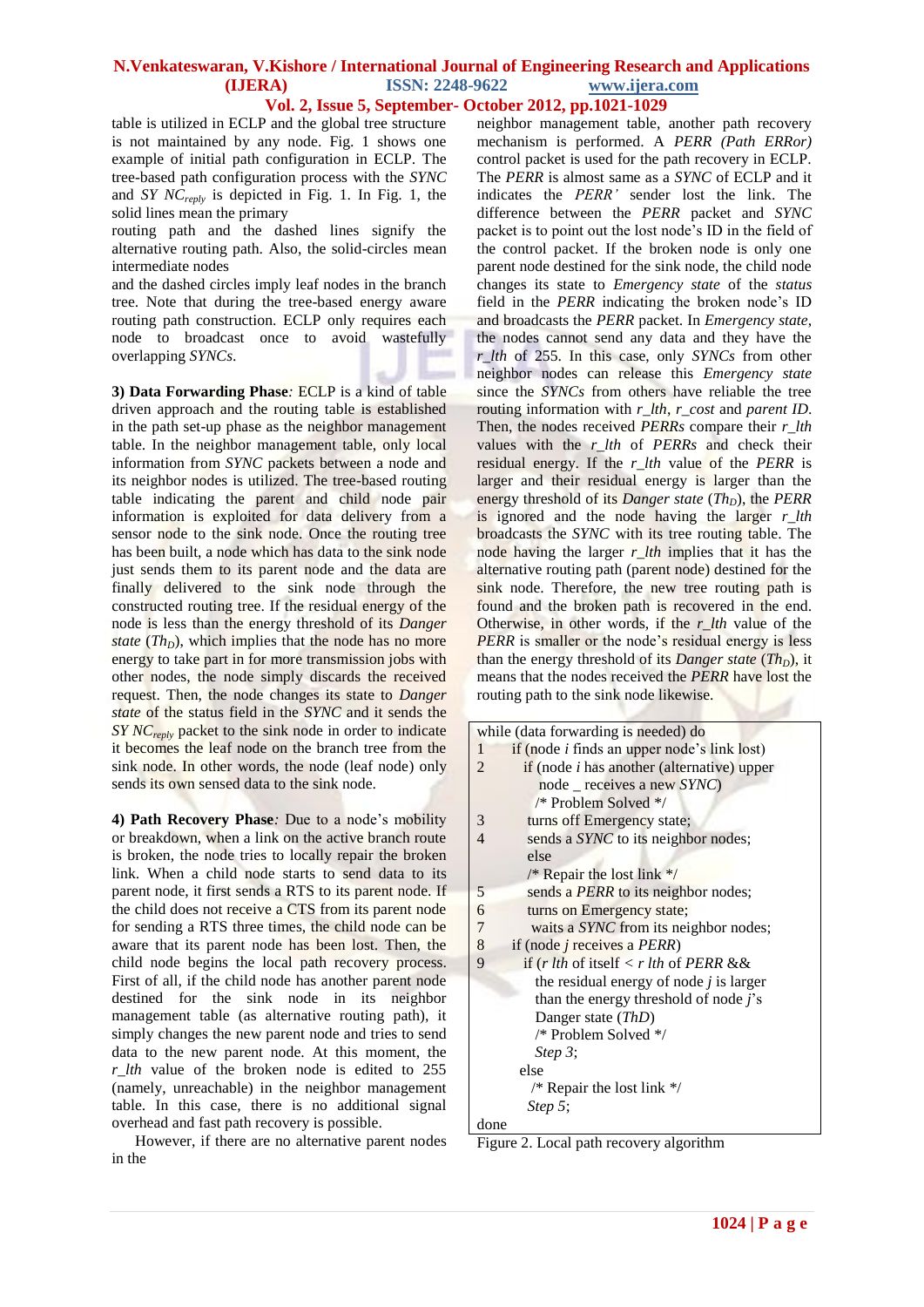In the same manner, they edit the *r\_lth* value of the broken node to 255 in their neighbor management table and they can recognize which node has gone from the broken node's ID designated in the *PERR*. Then, they also try to find the alternative parent node destined for the sink node repeatedly. If it succeeds, they broadcast the *SYNC* and the lost path finally has been recovered. However, if they cannot find the alternative parent node, they go to the *Emergency state* with the *r\_lth* of 255 and broadcast *PERRs* to their neighbor nodes again until they obtain the alternative parent node in a certain period. If they fail to repair the lost link in the certain period, they stop the path recovery scheme and wait the initial path configuration process by the sink node. During this situation, any node in the *Emergency state* stops data delivery and store them. When the node obtained the new alternative parent node to the sink node, it directly broadcasts a *SYNC* to update the new path configuration. After all nodes in the *Emergency state*  receive the *SYNC*, they change their old paths into the new detour path to reach the sink node and the tree routing is finally reconfigured in the tree network. The basic local path recovery algorithm is presented in Fig. 2.

# **C. Adaptive Synchronous MAC Scheme**

ECLP performs the adaptive synchronous MAC scheme. In ECLP, the active period ends when no activation event has occurred for a time-out period  $(T_A)$ . In other hands, if there are no data to send or receive until the timer's expiration, the node goes to sleep to reduce the unnecessary time and energy wasted in idle listening. The MAC operation of ECLP is based on AD-MAC (Adaptive Duty cycling synchronous MAC) [7][8] and it is enhanced by using *RRTS (Reservation Ready-to-Send)* and the adaptive time-out mechanism in ECLP. ECLP allows non-intended recipients to avoid overhearing by returning to sleep immediately when they catch the control packets such as a RTS, CTS, and *RRTS*. In unidirectional multi-hop communication pattern from numerous nodes to the sink, the per-hop latency can be increased. This long latency problem can be solved by using a *RRTS* packet with the adaptive timer  $(T_A)$  to adapt traffic conditions in ECLP. The *RRTS* packet is similar to the FRTS (Future Request to Send) packet in T-MAC [3] but there are two differences. First, the *RRTS* packet lets other nodes know there are remaining data to deliver. If a node overhears a CTS packet destined to another node, it immediately sends a *RRTS* packet to the next forwarding node. The *RRTS* packet contains the information about the duration of data communication so that the node received the *RRTS*  packet can go to sleep until the previous data transmission is completed. Then, it wakes up and receives data from the backward node (child node). In T-MAC, if a node overhears a CTS packet destined to another node, it sends a FRTS packet to

the next forwarding node. A node received the FRTS packet should be awake by the next time to communicate with the prior node. It results

in wasteful energy consumption. Secondly, the *RRTS*  packet

includes the value of a new time-out so that this new value can be adapted to the next forwarding nodes to change a time-out threshold  $(T_A)$  for reducing delay for the next data communication. This technique can adapt to traffic fluctuations and have good influence on dealing with traffic condition for shortening latency.

To solve the early sleeping problem which was explained in T-MAC, the interval *TA* must be long enough to receive at least the start of the CTS packet and the decision of *TA* is presented as follows [3]:

 $TA > Ct + R + T$  (2)

where, *Ct* is the contention interval, *R* is the length of a RTS packet, *T* is the very short guard time. In ECLP, we adopt the adaptive time-out scheme based on  $r_l$ *th* that implies the hop count (distance) from the sink node. In short, the adaptive timer,  $T_A$  is employed in proportion to  $r_l$  *lth* in ECLP, namely, the smaller the *r\_lth*, the smaller value of the timer  $(T_A)$ . It means that the nodes closer to the sink node have the larger values of the timer  $(T_A)$  and they have longer waiting time for data delivery. This scheme can decrease the end-to-end delay but spend more energy. So, this algorithm is only performed when the residual energy of a node *i* is larger than the energy threshold of its *Relief state* (*ThR*) in the *SYNC*  packet. Initially, the sink node broadcasts a *SYNC* packet to nodes in the network and the tree-routing path is built up. Nodes can obtain the distance (hop count) from the sink node from the *r\_lth* value in the *SYNC*. However, they cannot know the total hop count of the branch tree. If the



Figure 3. Adaptive duty cycle scheme in ECLP

total hop count from the sink node and a node's hop count information on the branch tree is recognized, the node can set up the adaptive timer  $(T_A)$  in proportion to the hop count. The procedure of acquiring the total hop count value is the following.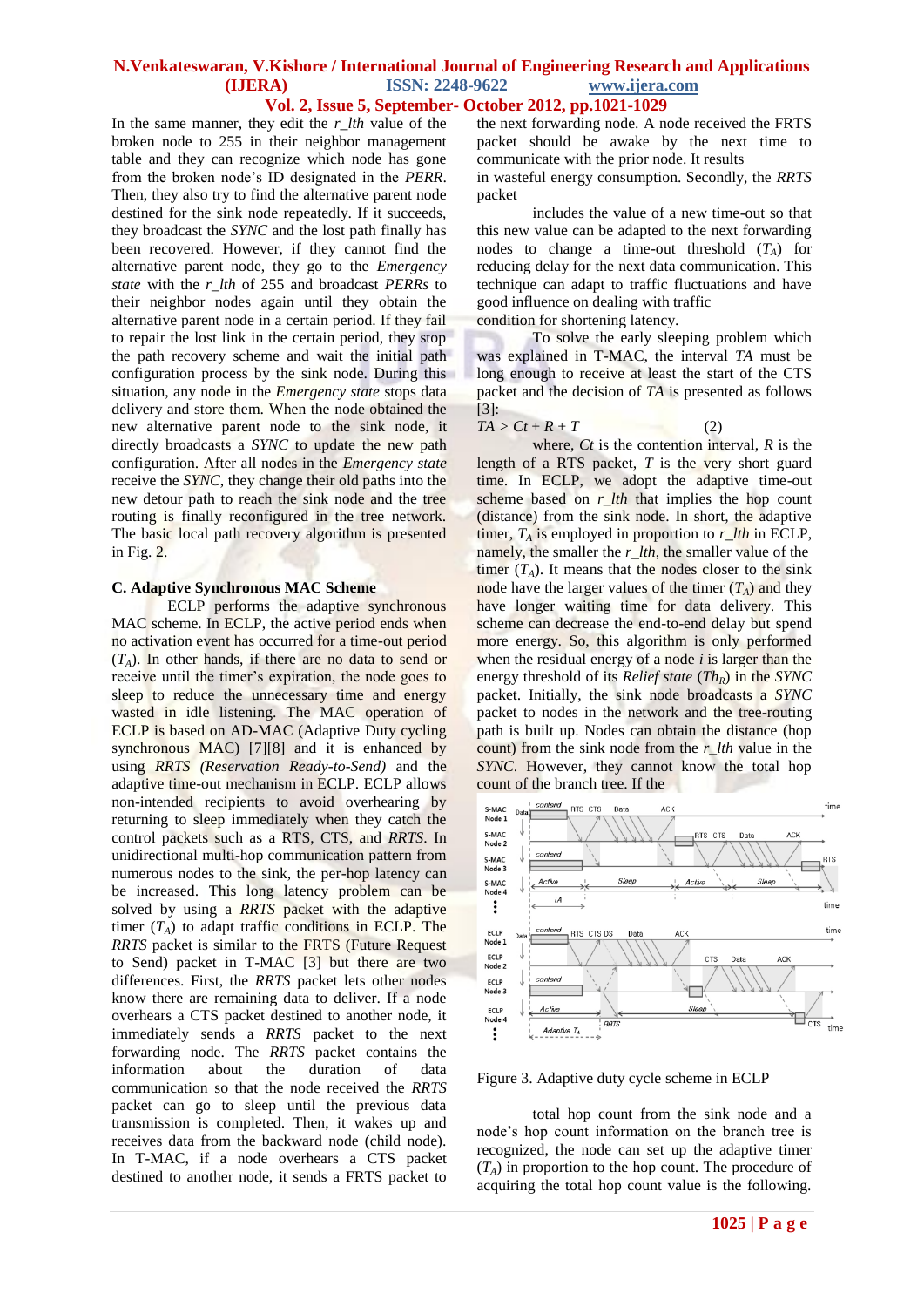After receiving the *SYNC* for the first time, a node *i*  sets up its timer to  $T_i$ .  $T_i$  counts down when the channel is idle. When the timer  $T_i$  times out, the node *i* increases its  $r_l$ *lth* (hop count) by one and broadcasts the *SYNC*. If a node *k* receives a *SYNC* from node *i*  indicating that its parent node is node  $k$ , then  $k$  marks itself as a intermediate node. Otherwise, the node marks itself as a leaf node. This process continues until each node broadcasts once. If a node becomes a leaf node, it signifies its *r\_lth* is the total hop count from the sink node in the branch tree. Then, a leaf node sends the *SY NCreply* to the sink node through each node on the branch tree to let them know the total hop count (*r\_ lthtotal*) of the branch tree. Finally, each node from the sink node and leaf nodes can perceive the total hop count  $(r_1 lth_{total})$  from the sink node and their hop count. Afterward, each node on the branch tree sets up the adaptive timer,  $(T_A)$  in proportion to this information. The adaptive timer of node *i*, (*TA i*) is expressed in ECLP as follows:

$$
T_{A_i} = \n\begin{cases}\nT_{min} + \gamma (T_{max} - T_{min}) \times (1 - r_{\text{at}}) \\
\text{tth}_{i} + 1 / r_{\text{at}} \times (1 - r_{\text{at}}) \\
T_{min}, \\
\text{otherwise}\n\end{cases}
$$
\n(3)

where,  $T_{min} = Ct + R + T$ ,  $T_{max} = Duty$  cycle in the *SYNC* packet, *γ* is the proportional constant in the range [0, 1] to alleviate energy consumption. In general, the leaf node and its parent node do not need to set up the adaptive timer because these two nodes are the start point in the multi-hop data communication from the leaf node to the sink node. So, the leaf node and its parent node just set up their timer to  $T_{min}$ . *γ* is used for reduce the impact of the adaptive timeout mechanism for expand energy efficiency. Note that this algorithm is only accomplished when the residual energy of a node *i* is larger than the energy threshold of its *Relief state*   $(Th_R)$  in the *SYNC* packet. It results in minimizing energy wastage of the adaptive timer. As we have discussed, the relationship between energy efficiency and latency is trade-off so it depends on the applications or requirement of WSNs. However, this adaptive time-out mechanism with the energy threshold  $(Th_R)$  and  $\gamma$  can improve the MAC performance of ECLP in terms of both energy efficiency and latency. Furthermore, if a node overhears a CTS packet from its child node (backward node) or receives a *RRTS* packet from its child node, the node goes to sleep until the completion of the previous data transmission and then it wakes up and directly sends CTS to receive data from its child node. In ECLP, the tree routing path has already been set up so that this mechanism can be executed and useful to reduce the delay of data transmission as well as the control overhead cost.

Fig. 3 briefly shows the adaptive synchronous MAC operation of ECLP compared with S-MAC.

Assuming that node 1 sends data to route node 4 through node 2 and node 3, in other words, the treebased routing path has already been constructed and data are destined for the sink in the end, node 1 operates as typical contention-based MAC protocols. When node 3 overhears a CTS packet from node 2, it knows the next forwarding node (parent node) itself so that it can go to sleep until finishing the previous data transmission. Afterward, node 3 directly initiates data transferring unlike typical contention-based MAC approaches. That is, node 3 directly sends a CTS packet to node 2 after overhearing an ACK packet from the previous node, node 2 and then receives data from node 2. This mechanism reduces the overhead cost of control packets and also improves energy efficiency compared to S-MAC and T-MAC. On the other hand, when node 3 overhears a CTS packet, it immediately sends a *RRTS* packet and goes to sleep until the previous data communication completion. Node 4 can recognize there are data destined for itself and the duration of the communication so that it can go to sleep until completing the previous data transmission. Note that when node 4 wakes up, it directly sends a CTS packet like the previous procedure. Consequently, this mechanism enhances energy efficiency and also decreases the per-hop latency and the control overhead cost as well.

# **III. PERFORMANCE EVALUATION**

The ECLP was implemented in ns-2 [9] to validate and evaluate the performance of the proposed protocol in comparison with IEEE 802.11 MAC and AODV/DSR routing protocols pair and S-MAC and AODV/DSR protocols pair. The simulation was carried out with 20 or 50 nodes and randomly chosen one node moved away in every

| <b>Parameter</b>                    | <b>Value</b>             |  |  |
|-------------------------------------|--------------------------|--|--|
| Number of nodes                     | $20$ or $50$ nodes       |  |  |
| Data transmission speed             | 20 kbps                  |  |  |
| <b>Transport layer</b>              | UDP                      |  |  |
| <b>CBR</b> (Constant bit rate)      | $2 \sim 0.02$ packet/sec |  |  |
| PHY (Physical layer)                | <b>IEEE 802.11</b>       |  |  |
| Antenna Unit antenna                | Unit antenna range       |  |  |
| range                               | $36 \text{ mW}$          |  |  |
| Energy consumption<br>1n            | $14 \text{ mW}$          |  |  |
| transmitting                        | $14 \text{ mW}$          |  |  |
| Energy consumption<br>in            | $0.15 \mu W$             |  |  |
| receiving                           | 20 frames                |  |  |
| Energy consumption<br><sub>in</sub> | 50%                      |  |  |
| active state                        | $0 \sim 0.25$            |  |  |
| Energy consumption<br>in            |                          |  |  |
| sleep state                         |                          |  |  |
| SYNC packet cycle                   |                          |  |  |
| Duty cycle in<br>S-                 |                          |  |  |
| <b>MAC/ECLP</b>                     |                          |  |  |
| Link error rate                     |                          |  |  |

Table I : SIMULATION PARAMETERS experiment. This method was considered in order to evaluate mobility effect. In our evaluation, the uncast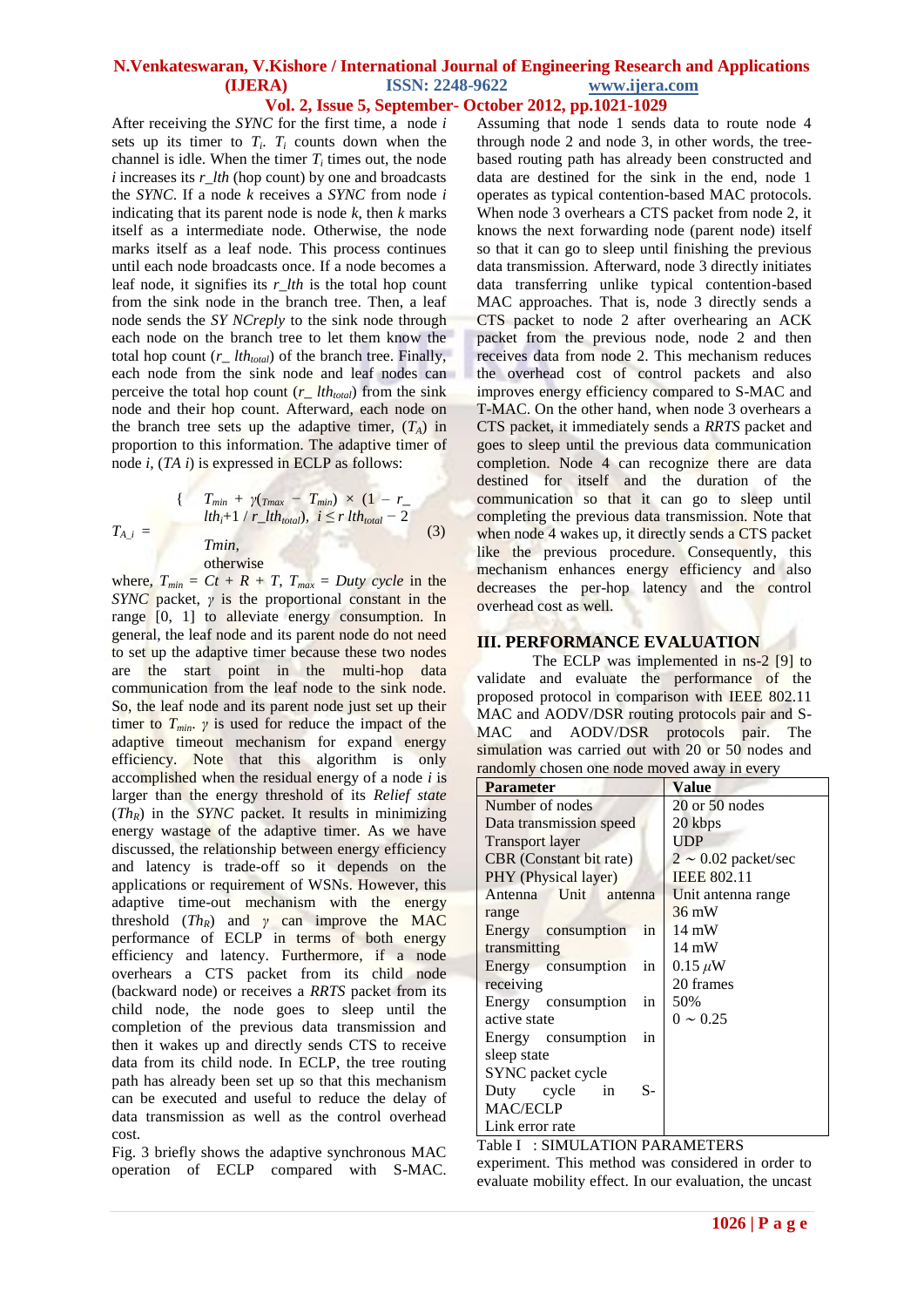traffic and asymmetric communication is considered, like in many nodes-to-one sink traffic pattern. Also, energy consumption by the radio turn on/off is mainly focused and not considered by processing or sensing data in our experiment. The average energy consumption is the sum of the average energy consumption in each state: transmitting, receiving, idle listening and sleep respectively. In transmitting and receiving state, data packets and control packets of MAC and routing are included. The basic simulation parameters are shown in Table I.

#### **A. Energy Consumption**

In ECLP, the average energy consumption is the sum of data transmitting, receiving, idle listening and sleep state per each node. Therefore, the average energy consumption of IEEE 802.11 based protocols is

$$
E_{802\ 11} = E_{trans} + E_{recv} + E_{idle}
$$
 (4)

Where, *Etrans* is the average energy spent for transmitting data and *Erecv* is the average energy spent for receiving data. Also, *Eidle* is the average energy spent for idle listening and *Esleep* is the average energy spent for sleep period. In S-MAC and ECLP, duty cycling technique is utilized for reducing unnecessary energy wastage caused by idle listening. The average energy consumption of S-MAC and ECLP is

$$
E_{SMAC/ECLP} = E_{trans} + E_{recv} + E_{idle} + E_{sleep}
$$
 (5)

Fig. 4 and Fig. 5 show the average energy consumption with different number of nodes and varying packet rates. IEEE 802.11 based MAC protocols typically waste unnecessary energy because of idle listening. This approach always turns on its radio to wait data transmission and reception. In addition, with low mobility and node density, the energy consumption of DSR and AODV is similar. On the other hand, S-MAC uses the duty cycling technique to reduce energy wastage caused by idle listening so that S-MAC based protocols (DSR and AODV) have better energy efficiency than IEEE 802.11 based approaches. In ECLP, however, the adaptive synchronous MAC scheme effectively executes the adaptive duty cycling by using the *RRTS*  and adaptive timeout mechanism with energy thresholds. ECLP also decreases the control overhead cost and idle listening. Moreover,



Figure 4. Average energy consumption with 20 nodes



Figure 5. Average energy consumption with 50 nodes

It uses only local *SYNC* packets for treebased energy aware routing path configuration and management by exploiting *r\_lth*, *r\_cost* and *thresholds* metrics. Consequently, ECLP outperforms much better than both S-MAC based protocols and IEEE 802.11 based protocols.

#### **B. End-to-End Delay**

Fig. 6 and Fig. 7 show the average end-toend delay with different number of nodes and varying packet rates. In our simulation, AODV slightly has less delay and provides better performance than DSR. However, the relative performance of both protocols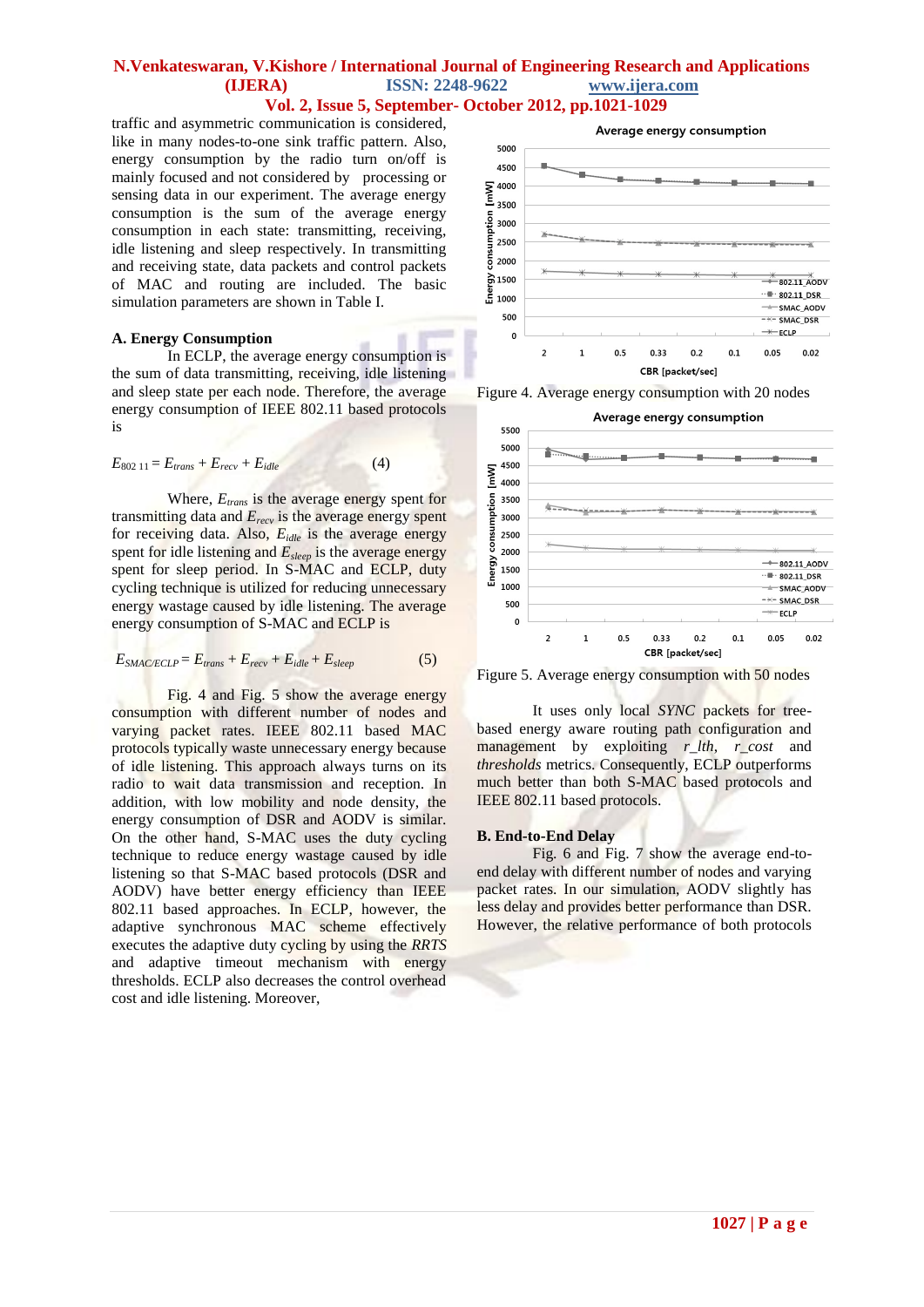

Figure 6. Average end-to-end delay with 20 nodes



Figure 7. Average end-to-end delay with 50 nodes

In general, the duty cycling schemes can improve energy efficiency but they suffer from long end-to-end delay because of the periodical active and sleep state's repetition resulted in the per-hop long delay. Therefore, there is the trade-off relationship between energy efficiency and latency in IEEE 802.11 based approaches and duty cycling mechanisms. The results reveal that S-MAC based protocols typically underperform compared with IEEE 802.11 based protocols. The long end-to-end delay has occurred in S-MAC based approaches because of their duty cycles. However, ECLP has more significant improvements since the adaptive duty cycling scheme utilizes the enhanced *RRTS*  technique with the adaptive time-out scheme, which can avoid overhearing and reduce the long end-to-end delay compared with SMAC based protocols. In addition, due to nodes' mobility or failure, ECLP achieves the fast and effective local path recovery process so that it alleviates the long delay problem in the multi-hop wireless network.



Figure 8. Control overhead cost

#### **C. Control Overhead Cost**

The Control overhead cost is defined as the energy spent for control packets from MAC and routing protocol which are MAC signals (*SYNC*, *SY NCreply*, *RTS*, *CTS*, *ACK*, *RRTS*) and routing signals (*RREQ, RREP, RERR, PERR*), except data. The cumulated control overhead cost is shown in Fig. 8. In Fig. 8, the simulation is performed with randomly deployed 20 nodes. The green bar means MAC signaling overhead cost, the red one depicts ARP signaling overhead cost, and the blue one describes routing overhead cost. The control overhead of MAC generally occupies much larger than other parts. The averaged results indicate that the control overhead in IEEE 802.11 based AODV/DSR protocols is much larger than that of ECLP. The reason why ECLP has much smaller the control overhead cost than that of other schemes is that first, ECLP is the integrated protocol by combining MAC and routing protocol. Secondly, it utilizes the effective control packet scheme (*RRTS* and *Direct CTS* technique). Thirdly, only local information is used for tree routing configuration and management and thus ECLP reduces the overhead cost. The control overhead cost of S-MAC based protocols may be smaller than 802.11 based protocols because of massage passing scheme and overhearing avoidance but S-MAC basically has the same mechanism, RTS-CTS-ACK with 802.11 MAC. Therefore, ECLP definitely has lower control overhead cost than SMAC based schemes and IEEE 802.11 MAC based schemes.

## **IV. CONCLUSION AND FUTURE WORK**

In this paper, we propose an enhanced crosslayer protocol for energy efficiency in wireless sensor networks. Both energy efficiency and latency are considered for efficient data delivery in our algorithm. In our protocol, the advanced adaptive duty cycling technique with the adaptive timeout and thresholds reduces long delay and ameliorates energy efficiency. Furthermore, the proposed tree-based energy aware routing algorithm can minimize overhead cost and lengthen the network lifetime.